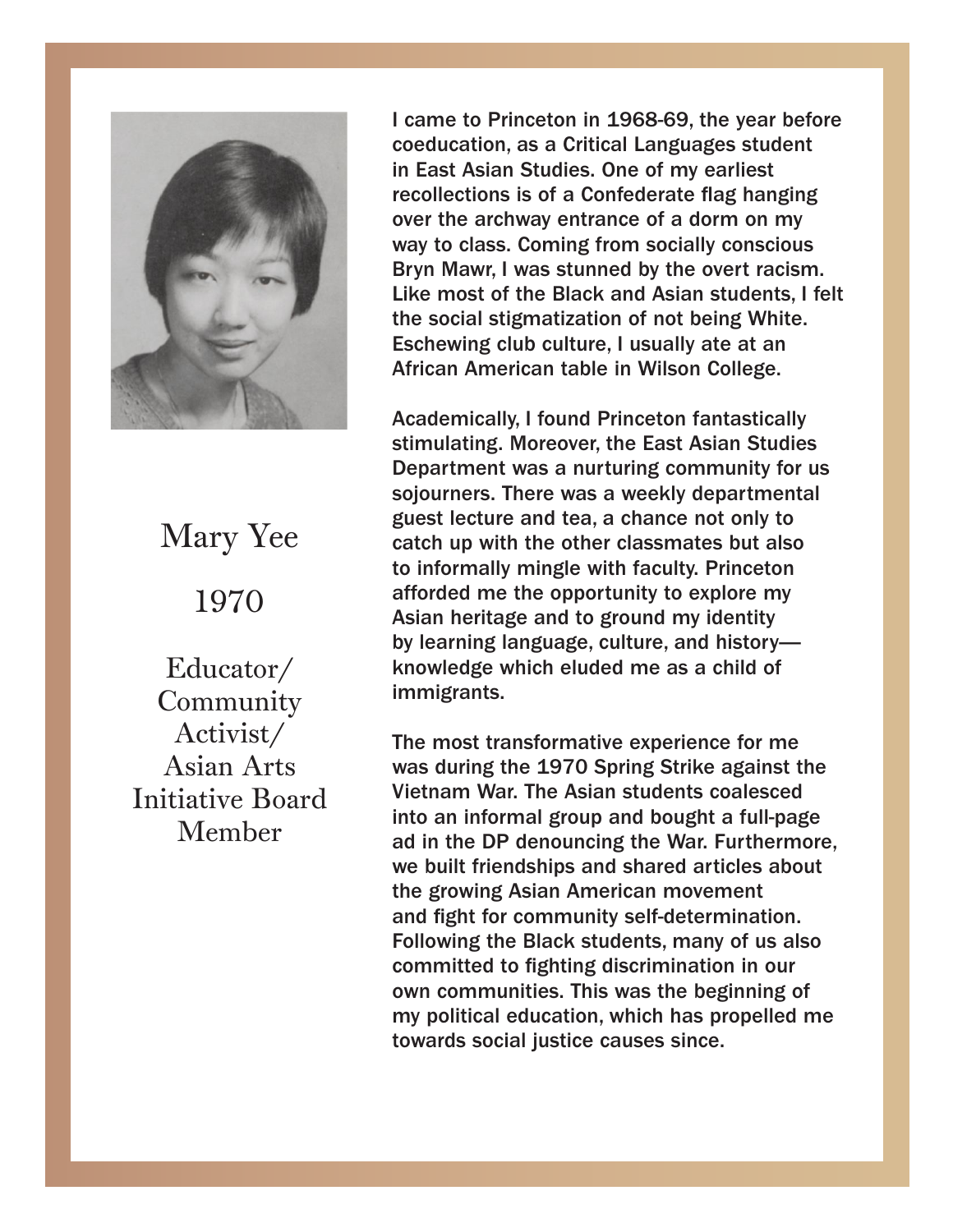

Herbst Jane Samuels

> $H_{\text{H}_\text{C}}$ 1971 1971

Retired/ Bubbe Bubbe Happily/

Moving in day - a scrum of journalists and Moving in day - a scrum of journalists and cameras- "What's it like to be one of the first cameras- "What's it like to be one of the first women at Princeton?" Walking through an women at Princeton?" Walking through an archway for a Welcome to New Jersey film, I archway for a Welcome to New Jersey film, I certainly felt welcomed!- Pyne Hall triple where I had the smallest room-was it the servant's I had the smallest room-was it the servants<br>long ago? One roommate already sequestered in her room- the other padding around the suite in tiger paw socks- what have I gotten myself into? The other women around me seemed more intelligent, more together, just more! Rumours about each of us abounded:I I am frigid, insatiable, married to one of the professors. (I always wondered to whom?) certainly felt welcomed!- Pyne Hall triple where

Welcoming younger faculty: Karen, Henry, John. NJ Turnpike where the owner served delicious Chinese food. Working on a teach-in with them on the War in Vietnam. Classes under the trees in springtime, magnolia petals falling down. Moving from Pyne to Wilson College my senior<br>vees A briek thrown through my window now yeal. A blick thrown through my white we how<br>and then you could still hear "girls go home!" and them you could can hear gine go hermore and the Much more intimidating though was the thought of my senior thesis... $\Box$ and then you could still hear "girls go home!" Driving a group of us to a gas station on the year. A brick thrown through my window - now

Junior year the large lecture hall with the venerable Professor Jansen morphed into J Duna, nis nunganan sneep dog . GRES,<br>d cehool ennligations and the nrefeccer who grad senoor applications and the professor who<br>was pleased I applied for a master's program, senior year's seminar with Program,<br>not a doctoral one, because "I was such a sweet girl that I should get married in a few years"... I never knew if he was joking... senior year's small seminar with Professor Levy and Duna, his Hungarian sheep dog . GREs, grad school applications and the professor who

As a counterpoint to everything: working on my senior thesis....Finally graduation. Impossible to recap 2 years at Princeton in 250 words!

was pleased in the pleased in the program, and the program, and the program, and the program, and the program,

As a counterpoint to everything: working on my senior thesis....Finally graduation. Impossible to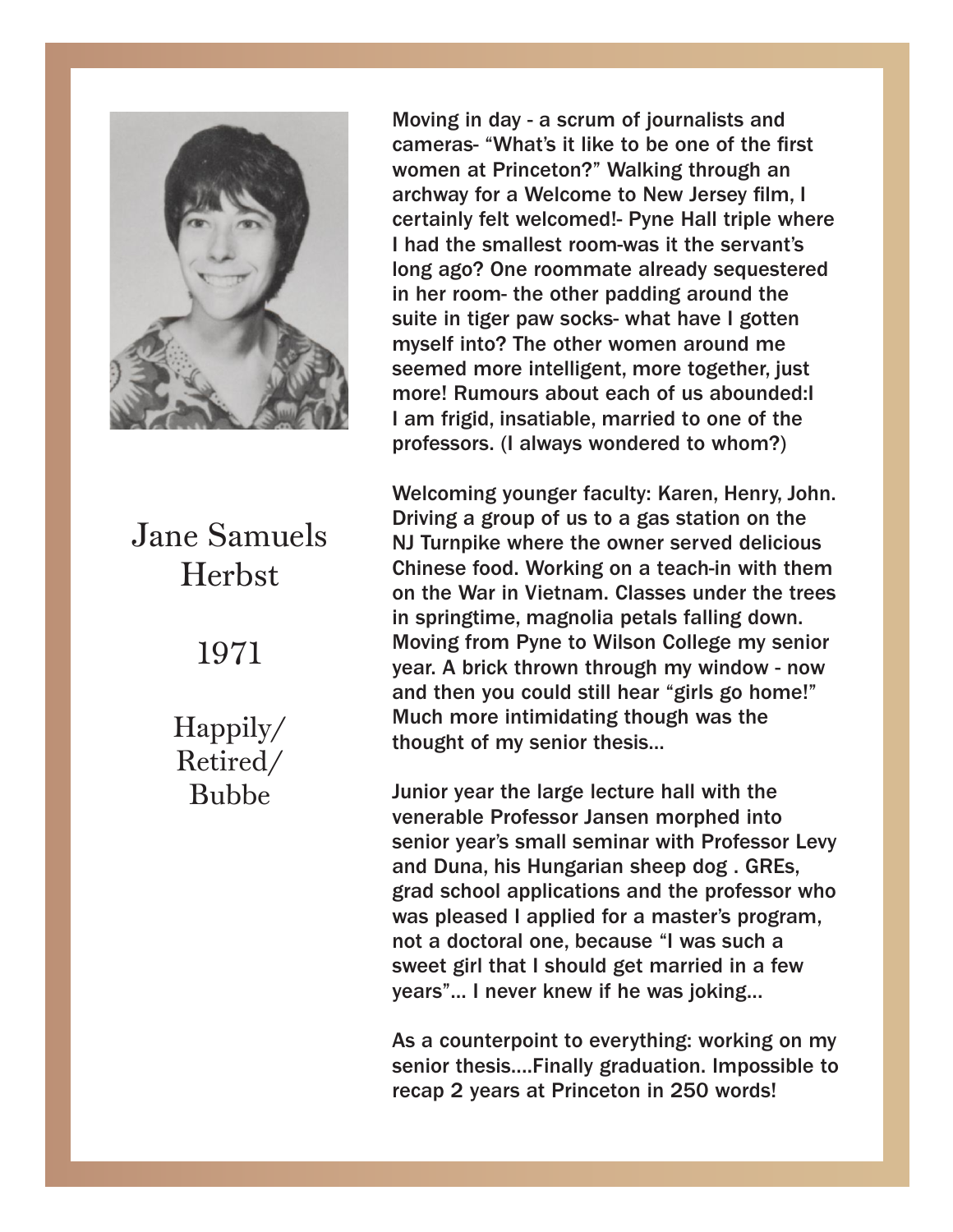

## Judith Simpson Judith Simpson White

#### $19/2$ 1972

Equity Advocate/ Equity Advocate/ Spouse/ Retiree

As a transfer student in 1970, being a "first" As a transfer student in 1970, being a "first" often meant being the only woman in a group. often meant being the only woman in a group. The English Department, with fifteen women of 115 junior majors, gamely tried to have at least 115 junior majors, gamely tried to have at least two women in each precept of its large classes. Still I was the only woman in the 30-person Still I was the only woman in the 30-person Literary Theory class where, when minutes late, I was gently but invariably greeted with "Good morning, Miss White." My exchanges were less formal with Princeton's first and only woman English professor, Ann Douglas Wood. two women in each precept of its large classes.

English professor, Ann Douglas Wood. us. The one women's foom in Niccosity and the second internal process of the second internal process in the second internal process of the second internal process of the second internal process of the second internal proce required a trip outside to enter the basement. I<br>helped liberate the department chair's centrally noiped inserate the department end is contrainy<br>located restroom for "co-ed" use. At the pool, I had to remember "women's hours." Other hours were for men, who swam naked.  $\blacksquare$ Princeton facilities in 1970 were not intended for us. The one women's room in McCosh required a trip outside to enter the basement. I

I was well aware that my '72 classmates Princeton expecting it to be all male. Most were welcoming, but visiting alumni freely<br>shared their shiestians to the travesty of surshared their objections to the travesty of our<br>admission we have visiting alumni free  $\mathbb{R}^n$  shared alumni free lying alumni free lying  $\mathbb{R}^n$ were the last men who had come to admission.

I most warmly recall the "older" women on campus who offered their support. Women's Prominent feminists came to speak. Women "in town" hosted gatherings. Our being at Princeton constituted their victory too. Indeed, I realized early on that I owed being a "first" to **speaker.** We speak to the speak. more than my successial application. My debt<br>was to the women and men who had prepared has to the women and men who had properties.<br>the way for all of us. realized early on that I owed being a "first" to dean Halcy Bohen was a ready advocate. more than my successful application. My debt

more than my successful application. My debt was to the women and men who had prepared who had prepared with the women who had prepared with the second pre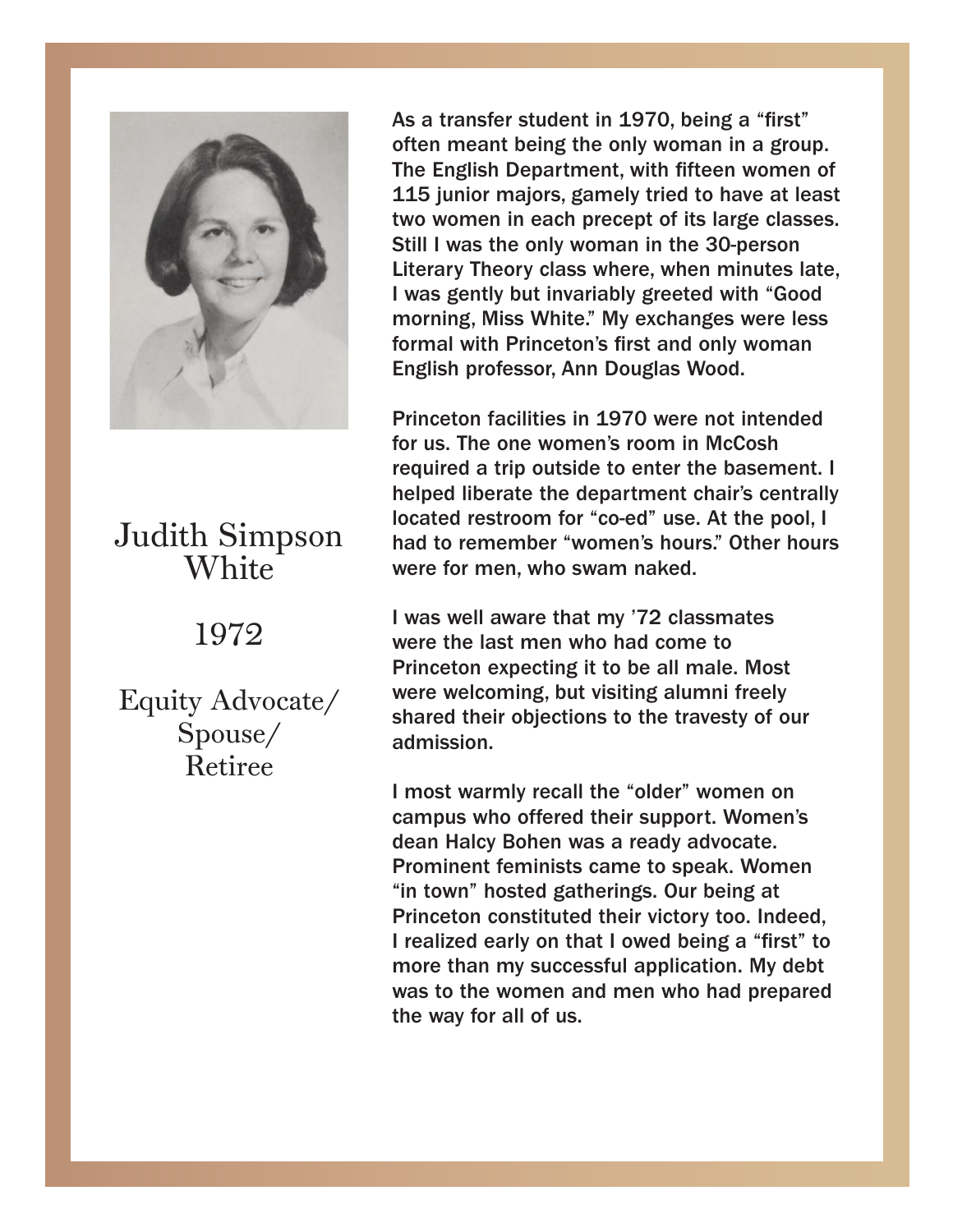

### Robin Herman Robin Herman 1973

1973

Former journalist Artist/Writer/

We set foot on the campus in Sept 1969, just We set foot on the campus in Sept 1969, just three weeks after Woodstock: 101 bold and three weeks after Woodstock: 101 bold and enthusiastic freshman girls facing a phalanx of enthusiastic freshman girls facing a phalanx of TV cameras. The times were a changin' and I TV cameras. The times were a changin' and I was eager to be part of that social change. But was eager to be part of that social change. But with a male-female ratio of 20 to 1, Princeton with a male-female ratio of 20 to 1, Princeton had only technically become coed. And many had only technically become coed. And many alumni considered coeducation merely "an alumni considered coeducation merely "an experiment." experiment."

I felt like an anthropologist as I wondered at I felt like an anthropologist as I wondered at this "old-boys' school's" antique notions. The this "old-boys' school's" antique notions. The Princeton administration, for example, placed Princeton administration, for example, placed all the girls in one dorm - Pyne Hall - with locked entryways and a buzz-in system for our "protection". We promptly broke the locks. "protection". We promptly broke the locks. Meanwhile on the courtyard's stone walls idle Meanwhile on the courtyard's stone walls idle boys perched like crows, offering occasional boys perched like crows, offering occasional whistles as we passed by, something I'd experienced in public school. Other never experienced in public school. Other intimidations awaited such as walking the aisle of Commons eating hall where boys long aisle of Commons eating hall where boys banged spoons on the wooden tables if they banged spoons on the wooden tables if they liked how you looked! liked how you looked!

"Historic" firsts came with my every step, "Historic" firsts came with my every step, whether working in chem lab or joining<br>-The Daily Princetonian. In precepts, I was guaranteed to be the only girl. With no female guaranteed to be the only girl. With no female singing groups, no sports teams (but for tennis), no co-ed eating clubs, and a scarcity of bathrooms, much of what we needed we had to lobby for or create.

But by senior year we were no experiment. We'd ended with a better cumulative grade point average than the guys and with the first point average than the guys and with the first female Pyne Prize winner to boot. As for me, my anthropology work completed, I'd morphed a loyal Princeton Tiger. into a loyal Princeton Tiger.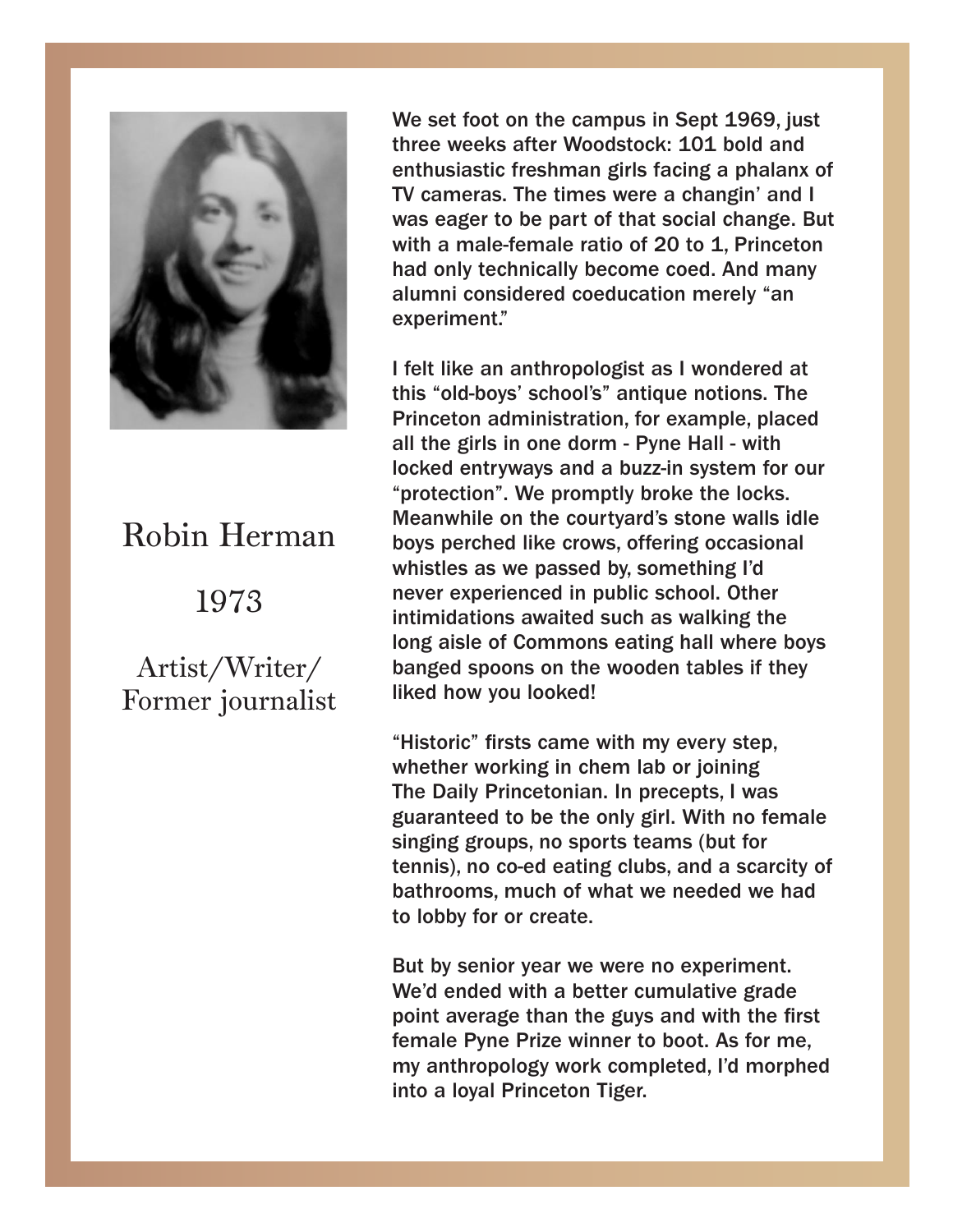

## Goldstein Deborah Joan

#### $1074$  $\overline{\phantom{a}}$ 1974

Board Member/  $\sqrt{8}$ Attorney/ Volunteer

One of the many ways Princeton changed me is One of the many ways Princeton changed me is by teaching me to speak Mandarin Chinese. by teaching me to speak Mandarin Chinese.

After learning about Princeton's Chinese After learning about Princeton's Chinese language instruction from freshman year language instruction from freshman year commates in  $1970$ -1971, I started Chinese model is  $1974$ ny sophomore year in Fall 1971. At the urging<br>of Drinaston's Chinago instructors, Lolse Princeton's Chinese instructors, I also enrolled enrolled in total immersion Mandarin Chinese in total immersion Mandarin Chinese courses at courses at Middlebury College Summer School Middlebury College Summer School for the for the summers of 1972 and 1973. The 1973 summers of 1972 and 1973. The 1973 Classical Chinese summer course was taught by Princeton lecturer Mrs. Nai-ying Yuan Tang, renowned in U.S. Chinese language teaching circles for her outstanding method of teaching Classical Chinese in Modern Chinese, and her brilliant husband Mr. Hai-tao Tang. Mrs. Tang also taught me Chinese during my junior and senior years, when I spent countless hours after class in her office working on Chinese. Whether at Princeton or Middlebury, it always seemed that Mrs. Tang liked nothing better that Mrs. Tang liked nothing better than to than to spend time with her students improving spend time with the students in proving the students in the students in the students in the students in the students in the students of  $\sim$ roommates in 1970-1971, I started Chinese my sophomore year in Fall 1971. At the urging of Princeton's Chinese instructors, I also their Chinese.

 $\frac{1}{2}$  cuadua rang to my non onmese speaking parents, realized that this was the first time I had ever roanzod that this was the mot this rinda sver<br>heard her speak one word of English. This was not surprising, because a Princeton student was expected to speak only Chinese before starting the courses taught by Mrs. Tang. expected to speak only Chinese before starting At graduation in 1974, when I introduced Mrs. Tang to my non-Chinese speaking parents, I

Due to the outstanding Chinese language Middlebury summer courses, I still can speak Chinese comfortably more than 45 years after graduating. instruction I received at Princeton and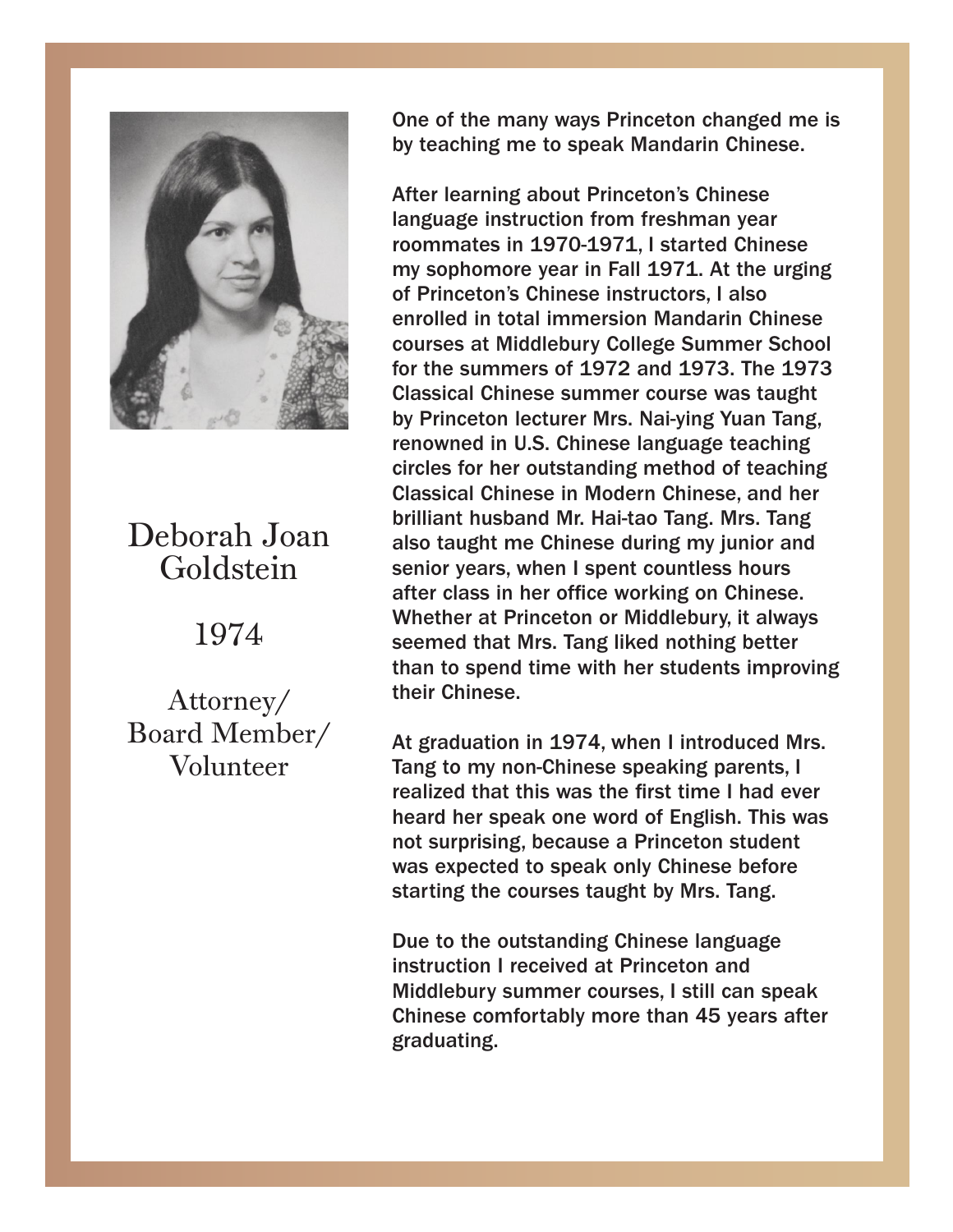

# 1974 1974 Lisa Schmucki

I arrived at Princeton, the daughter of a '41 alum, from a girl's day school in NJ, to the Princeton Inn Annex, and felt like I had landed in heaven. Every moment on campus, every course, every person I met, was new exciting. I felt left on my own and free to and exciting. I felt left on my own and free to explore this new world. It was an exciting time, a magical time, a more hopeful time, with a magical time, a more hopeful time, with endless possibilities. endless possibilities.

Each year brought continuity and change, kicked off with room draw, the excitement moned on min room draw, the excrement<br>of finding your new place for the next year's experience. I joined Cap and Gown for my last two years and it became a "home-away-fromhome" and the place where many lifelong friendships were formed. Every corner of the campus was beautiful and inspiring, and uplifting on a tough day. Each year brought continuity and change,

was a "first" in many circumstances, especially in business, Princeton helped me feel equal and valued, more than some of the places that followed. Princeton opened up a world of opportunity after graduation, and has help me veep rocused on what's most important, and<br>we having a life filled with numeee. Thank you on having a life filled with purpose. Thank you,<br>Prineston!  $h_{\text{inoc}}(x)$ Looking back on a life of being a woman who keep focused on what's most important, and Princeton!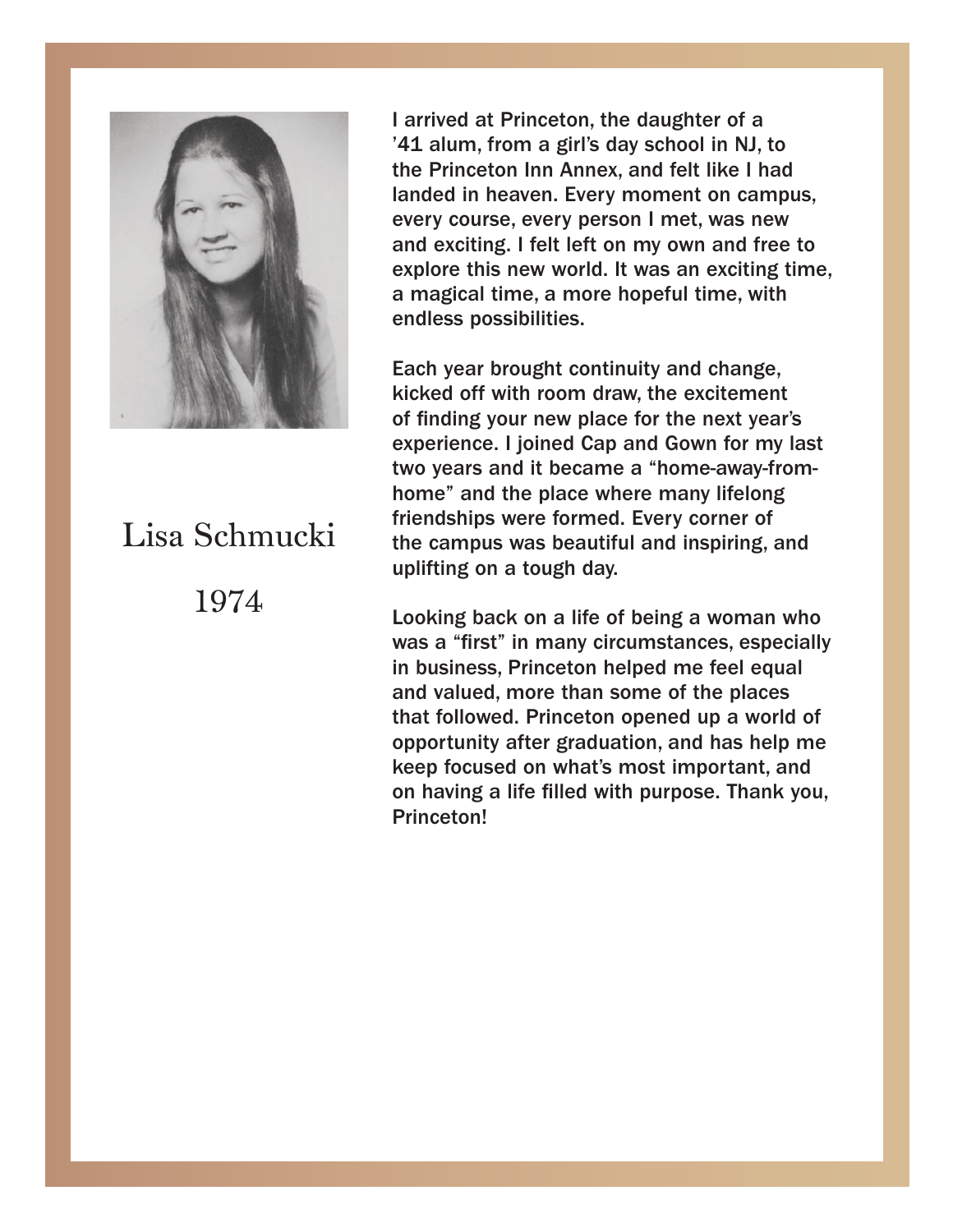

 $(Kathy)$ Taylor M. Kathryn

1974

1974 Princeton Alumni Affairs Writer/Editor/ Retired Director,

Freshman year: Arrive disoriented, mourning Freshman year: Arrive disoriented, mourning the recent death of my father, Jim Taylor '39. the recent death of my father, Jim Taylor '39. We were to have enjoyed Princeton together, We were to have enjoyed Princeton together, and now he was gone. Members of his class, and now he was gone. Members of his class, including his friend Fred Fox '39, quickly reach out to console and comfort, giving me a connection to my father and helping to get me<br>rearianted re-oriented. re-oriented.

Sophomore year: The Tigerlilies, Princeton's first female a capella group, take me as a first alto. Rehearsals in Murray-Dodge and arch sings in East Pyne or 1897 often the highlight of my day. A warm and wonderful world of music and friendship. And those friendships still thrive. The friendships still thrive. Sophomore year: The Tigerlilies, Princeton's

major without an advisor as my original assignment skipped out in August when he didn't get tenure. The eminent medievalist D.W. didn't get tenure. The eminent medium of the eminent medium of the eminent medium of the eminent medium of the eminent of the eminent of the eminent of the eminent of the eminent of the eminent of the eminent of the eminen an advisee of two – and I was one of the lucky<br>ones. Best academic gift I could ever have had. ones. Best adddenne ghe'r codid ever nave nad.<br>To find out what medieval English was, I take It also academic moderal English Mas, I can<br>Intro to Anglo-Saxon and am hooked. To find out what medicines was dependent was deviated by the set of the set of the set of the set of the set of the set of the set of the set of the set of the set of the set of the set of the set of the set of the set of Junior year: Start my two years as an English Robertson graciously volunteered to pick up an advisee or two – and I was one of the lucky

Senior year: Spend many wonderful hours on carrel or in the Scribner Room, writing my thesis on the Arthurian legend, from Geoffrey of Monmouth to Sir Thomas Malory—to this day the most concentrated and disciplined work I have ever done. B Floor of Firestone, either in my little metal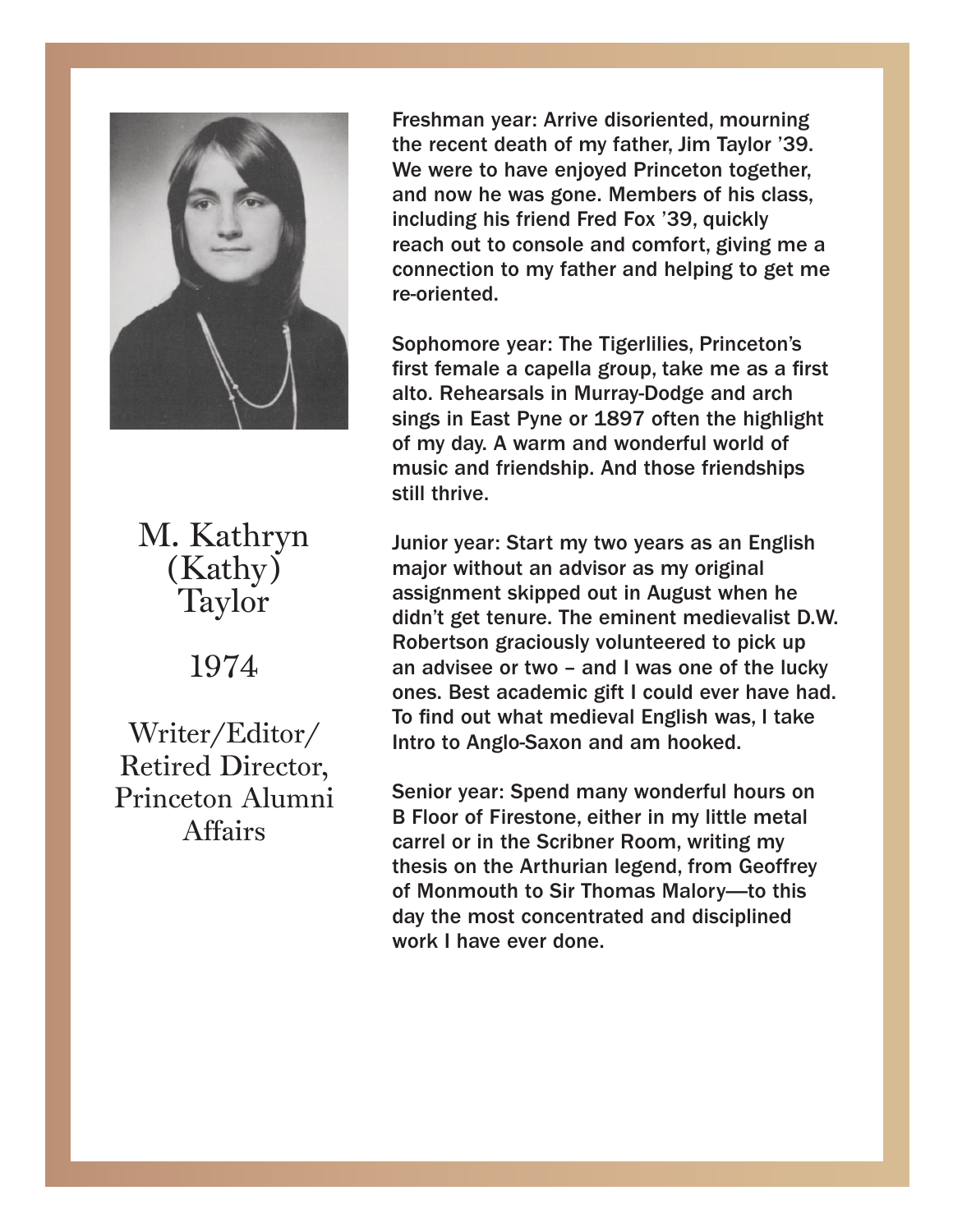

# Smith Deborah Lois

1975

Persevering Resilient/ Determined/

A time of excitement, experience, and A time of excitement, experience, and expectation! Fabulous opportunity to explore expectation! Fabulous opportunity to explore new worlds, new topics, new experiences, new new worlds, new topics, new experiences, new friends:

— Being a member of the first Women's<br>Crew T Crew Team

— Taking up Fencing as a Junior<br>— Travelling to, and performing in, new - Travelling to, and performing in, new places places in the US and outside the US through places in the US and outside the US through<br>Glee Club: Carnegie Hall, Kennedy Center, Glee Club: Carnegie Hall, Kennedy Center, Jamaica, Mexico — Taking up Fencing as a Junior

— Studies in the Woodrow Wilson School — Being a part of an institution that had and continues to graduate leaders, 'house-hold' names in our global communities - Forming fast and lasting friendships which

continue to this day

— Experiencing things as a 'co-ed' in an environment/culture trying to change similar to being a racial minority in a majority world  $\begin{array}{c} \begin{array}{c} \text{i.} \end{array} \end{array}$  it's all about adapting to change and gaining exposure. Curious that the issues/<br>shallanges are the same as aur society. challenges are the same as our society<br>becomes less a predominant culture society. accomes less a predommant callare society.<br>Or, more so, resistant (?) in certain instances or, more so, resistant (1) in cortain instances<br>— Learning resilience, confidence, being a pioneer<br>
pioneer challenges are the same as our society

.<br>— As a pioneer at Princeton, being well prepared for life . . . socially, academically, and intellectually and well as a pioneer

— Fond memories from all my associations and engagements on campus: Crew; the Glee Club; Cap and Gown; Fencing; the Woodrow engagements on campus: Crew; the Glee Club; the Glee Club; the Glee Club; the Glee Club; the Glee Club; the Glee Club; the Glee Club; the Glee Club; the Glee Club; the Glee Club; the Glee Club; the Glee Club; the Glee Club

— Being proud today to be an Alumna of the third class of co-education of the 'Best Damn - Being provided to be an Alumna of the annual today to be an Alumna of the set of the set of the set of the set of the set of the set of the set of the set of the set of the set of the set of the set of the set of the se Place of All . . . '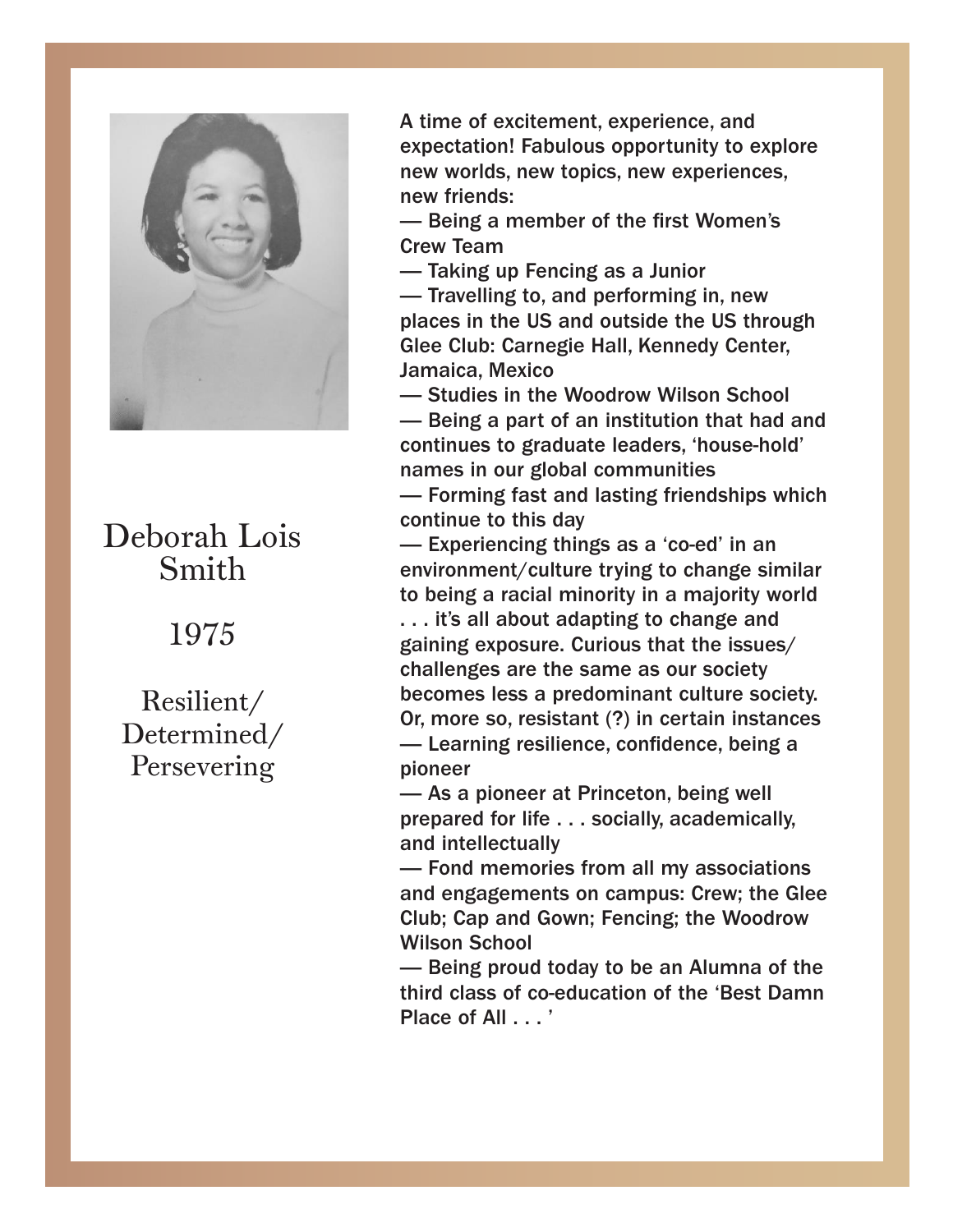

I was one of "the thirteen" women who entered the Engineering School in the fall of 1972, as the Engineering School in the fall of 1972, as Dean Jahn called us. Dean Jahn called us.

I was typically the only woman in my upper<br>level classes. I was so focused on my studies classes. I was so focused on my studies that I that I didn't notice the men noticing me. didn't notice the men noticing me. Only at Only at recent reunions have I learned from several male classmates how they viewed me. However, I did enjoy the 5 to 1 male to female ratio when it came to dating -- upper class men of course. I was typically the only woman in my upper

engineers; my liberal arts roomies couldn't relate to getting up early for math, chemistry and physics before lunch. I should have roomed with other women

and physics and physics in the lunch. It was hard, it was amazing, it was all worth it.

Pauline Terri Jo

1976

Project manager Grandmother/ Mother/ Grandmother/